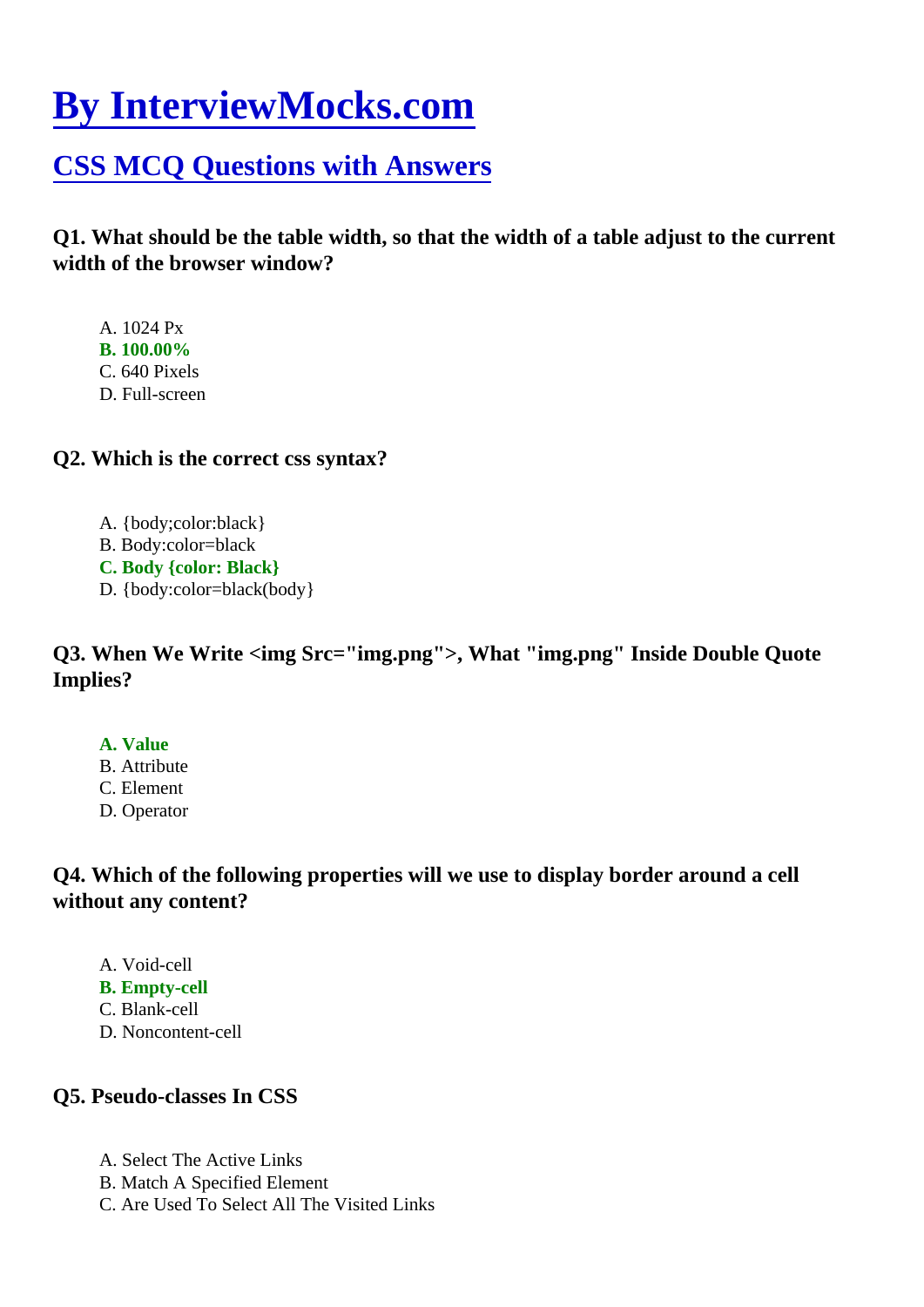#### **D. Are Used To Define A Special State Of An Element**

#### **Q6. Which css property is used for controlling the layout?**

- A. Footer B. Header **C. Display**
- D. All of the Above

#### **Q7. Which is the correct css syntax?**

**A. Body {color: Black}** B. {body;color:black} C. Body:color=black D. {body:color=black(body}

#### **Q8. How Can We Write Comment Along With CSS Code?**

A. / A Comment / B. <' A Comment'> C. // A Comment // **D. /\* A Comment \*/**

# **Q9. If We Want Define Style For An Unique Element, Then Which Css Selector Will We Use ?**

A. Text B. Class **C. Id** D. Name

#### **Q10. What does CSS stands for?**

- A. Cascade Sheets Style B. Cascade Style Sheet **C. Cascading Style Sheets**
- D. None of the above

# **Q11. The Default Value Of "position" Attribute Is**

A. Fixed B. Inherit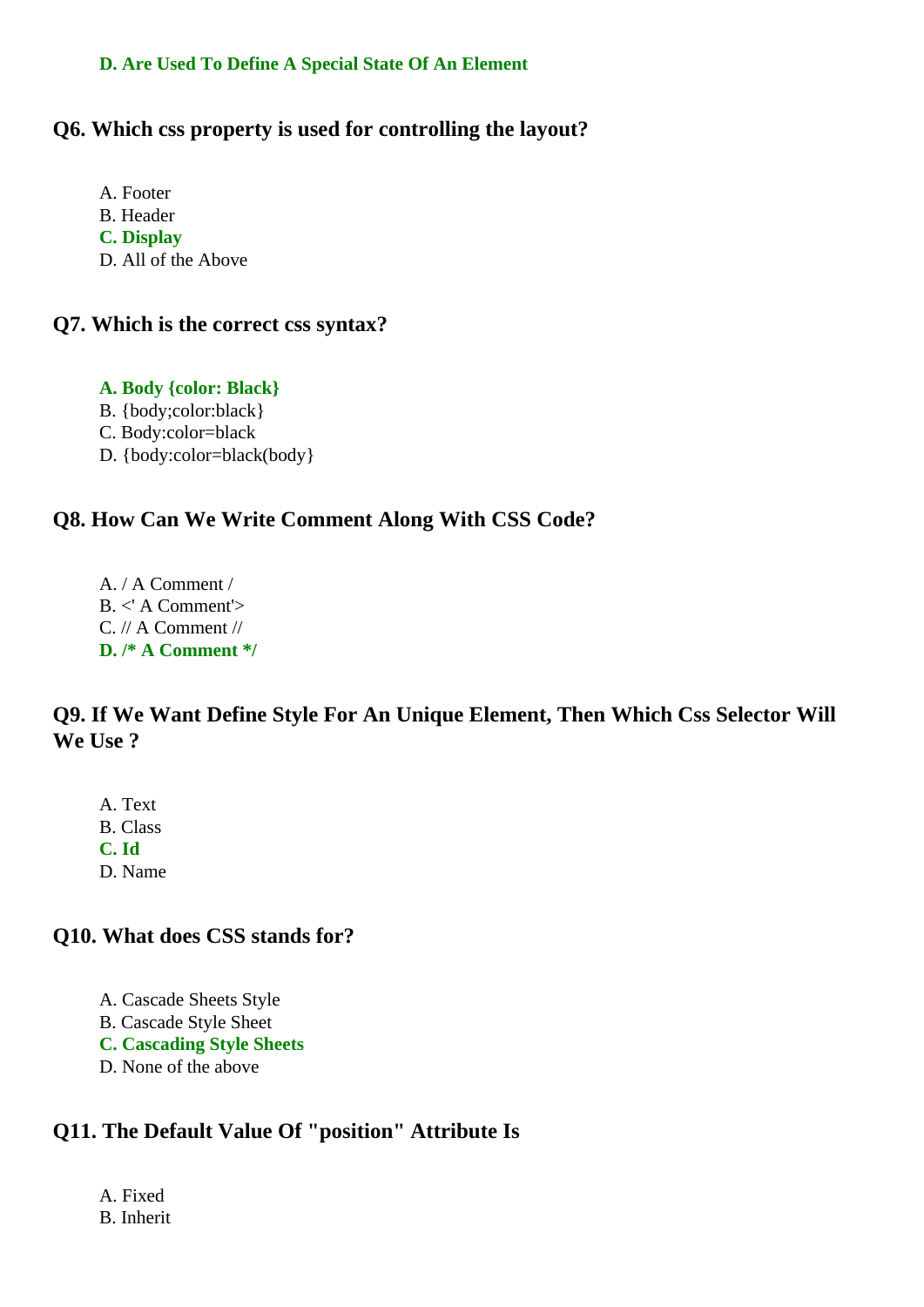**C. Static** D. Absolute

#### **Q12. Which CSS Property Sets The Stack Order Of An Element?**

A. Clip B. Overflow C. Position

**D. Z-index**

#### **Q13. What is the Default Value Of "position" Attribute?**

A. Fixed

**B. Static**

C. Inherit

D. Absolute

# **Q14. Which CSS Property Is Used To Control The Text Size Of An Element ?**

A. Text-size B. Text-style **C. Font-size** D. Font-style

**Q15. In css, choose the correct option to select this image by its id? ``` <img id="mainpic" src="cat.png">.**

A. .mainpic { } B. img  $\{ \}$ **C. #mainpic { }** D. mainpic { }

#### **Q16. Which of the following is a valid unit for the font-size property in CSS?**

A. lb **B. px** C. cx D. None of the above

#### **Q17. What is CSS used for?**

A. to create a web page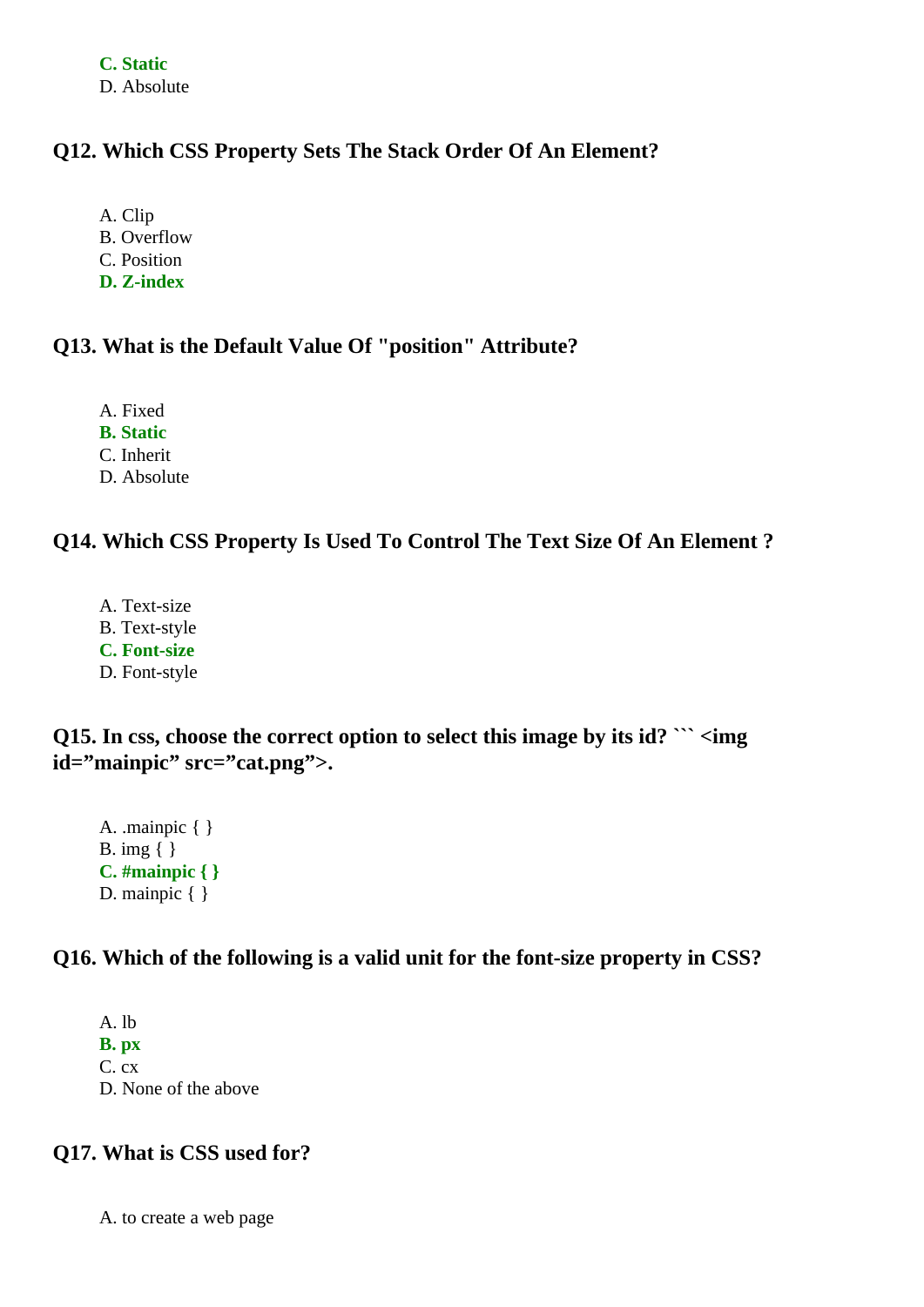B. to create interactive components of a web page

**C. to define the style and format of one or more web pages**

D. None of the above

### **Q18. Which of the following extension is used for CSS files?**

A. .jsv B. .html **C. .css** D. None of the above

#### **Q19. What property would you use to make text bold?**

A. font-family B. font-style **C. font-weight** D. text-decoration

# **Q20. if we want to wrap a block of text around an image, which css property will we use mcq?**

- A. align
- **B. float**
- C. push
- D. wrap

# **Q21. Which CSS Property Sets A Background Image For An Element?**

# **A. Background - Image**

- B. Background Color
- C. Background Attachment
- D. All of the Above

# **Q22. Which property is used to change the left margin of an element?**

A. float B. indent **C. margin-left** D. padding-left

#### **Q23. What are the types of CSS?**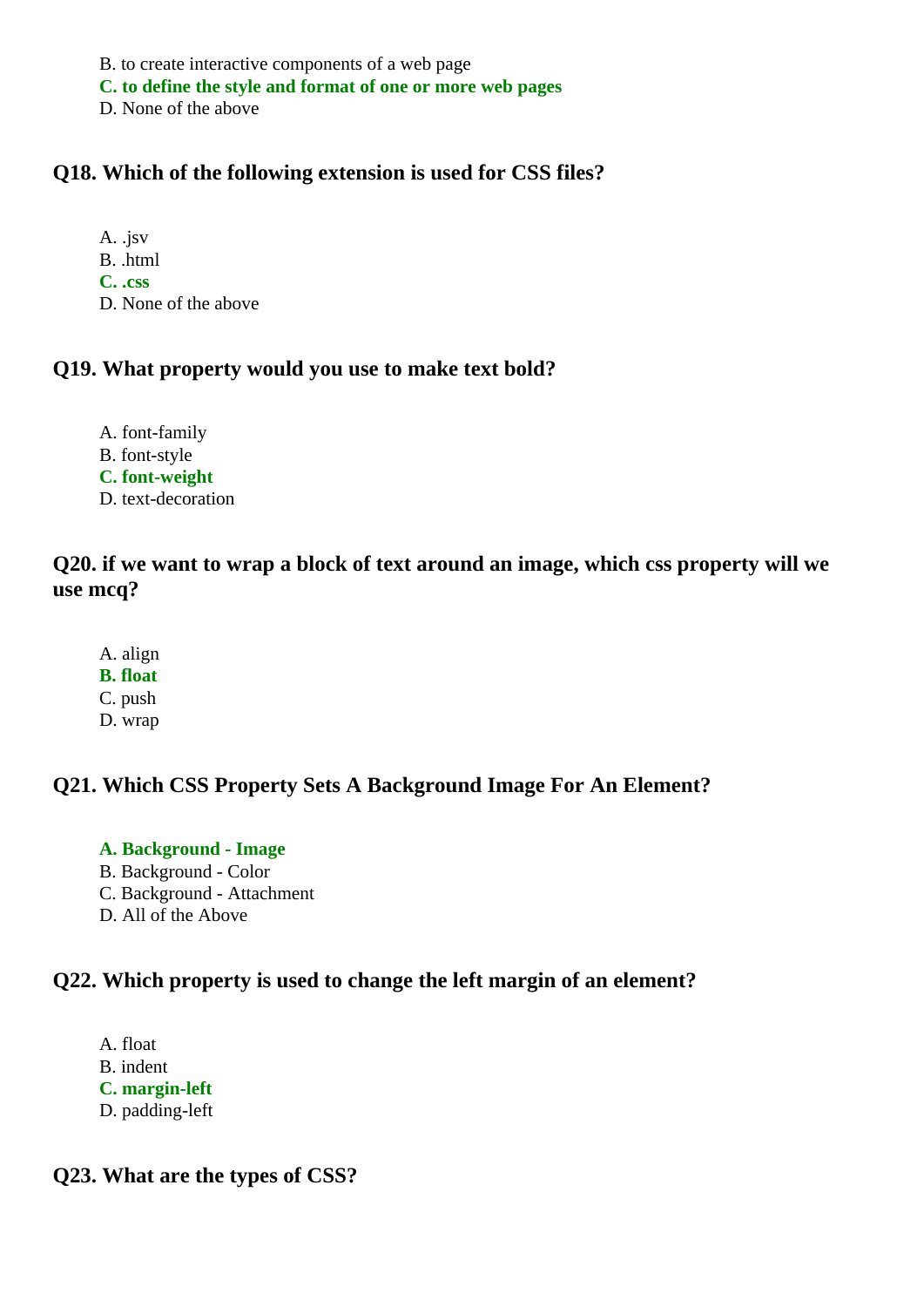A. Internal CSS B. Inline CSS C. External CSS **D. All of the Above**

**Q24. Which css property you will use if you want to add some margin between a DIV's border and its inner text ?**

A. spacing B. margin **C. padding** D. inner-margin

**Q25. \_\_ is the origin of CSS.**

**A. SGML (Standard Generalized Markup Language)**

- B. HTML
- C. DHTML
- D. None of the above

#### **Q26. What are the advantages of CSS?**

- A. Site-wide consistency
- B. Page reformatting
- C. Accessibility
- **D. All of the above**

#### **Q27. Name some CSS style components.**

A. Selector B. Property C. Value **D. All of the above**

#### **Q28. The CSS** property is used to specify the transparency of an element.

#### **A. opacity**

- B. margin
- C. position
- D. padding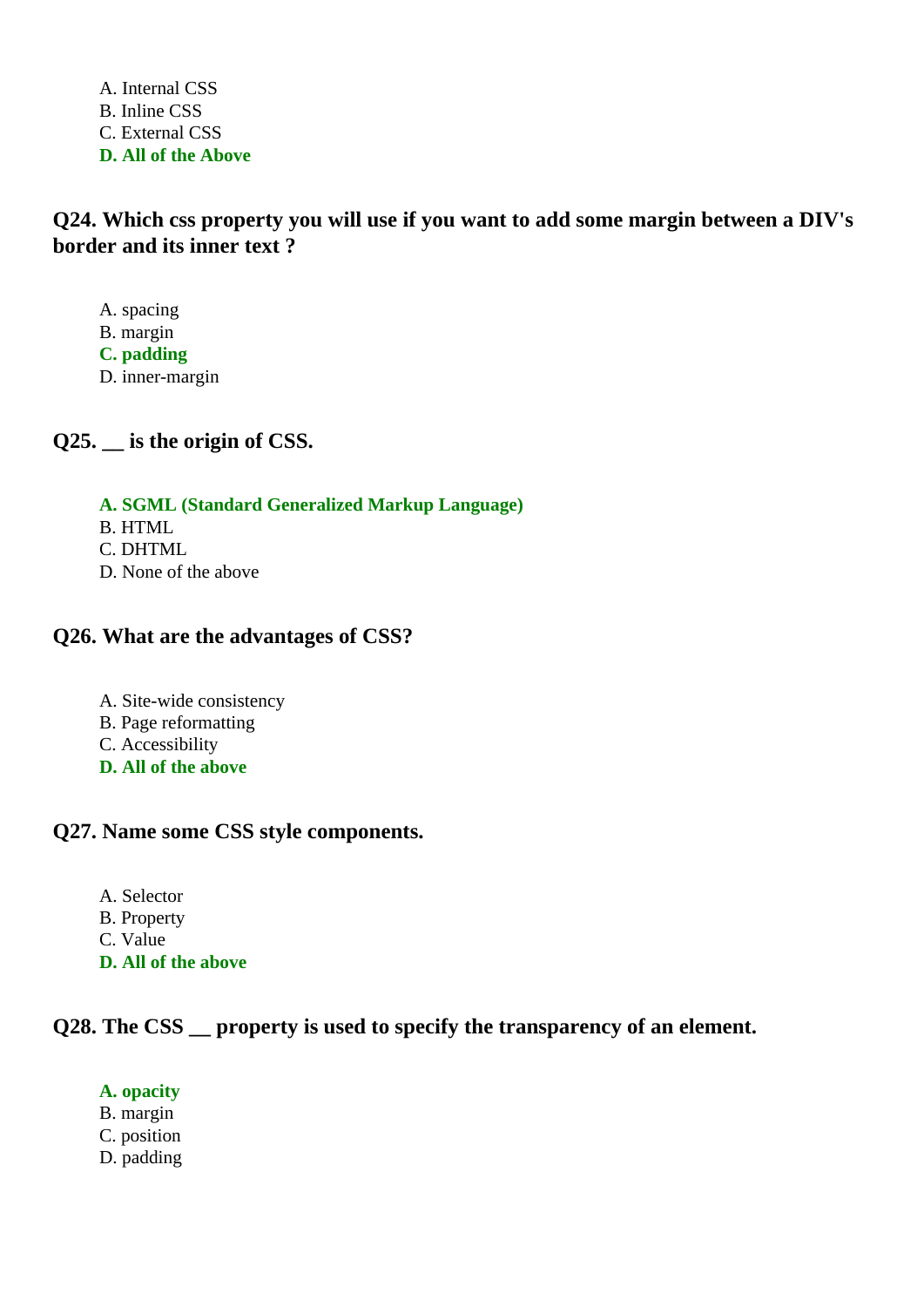# **Q29. Which symbol used to Identify an Universal selector?**

**A. \*** B. ! C. \$ D. None of the above

# **Q30. What are the advantages of External Style Sheets?**

- A. You can create classes for reusing it in many documents.
- B. In complex situations, you can use selectors and grouping methods to apply styles.
- C. By using it, you can control the styles of multiple documents from one file.
- **D. All of the above**

# **Q31. A CSS rule-set consists of a selector and a declaration block as follows:**

- **A. h1{color:blue; font-size:30px;}**
- B. h1{color:blue font-size:30px;}
- C. h1{color;blue; font-size;30px;}
- D. All of the above

# **Q32. \_\_ are specified using predefined color names, or RGB, HEX, HSL, RGBA, HSLA values.**

#### **A. Colours**

- B. margins
- C. paddings
- D. All of the above

# **Q33. Which of the following CSS background properties?**

- A. background-image
- B. background-position
- C. background-repeat
- D. background-attachment
- **E. All of the above**

# **Q34. The border-style property specifies what kind of border to display. The following values are allowed:**

A. solid B. dotted